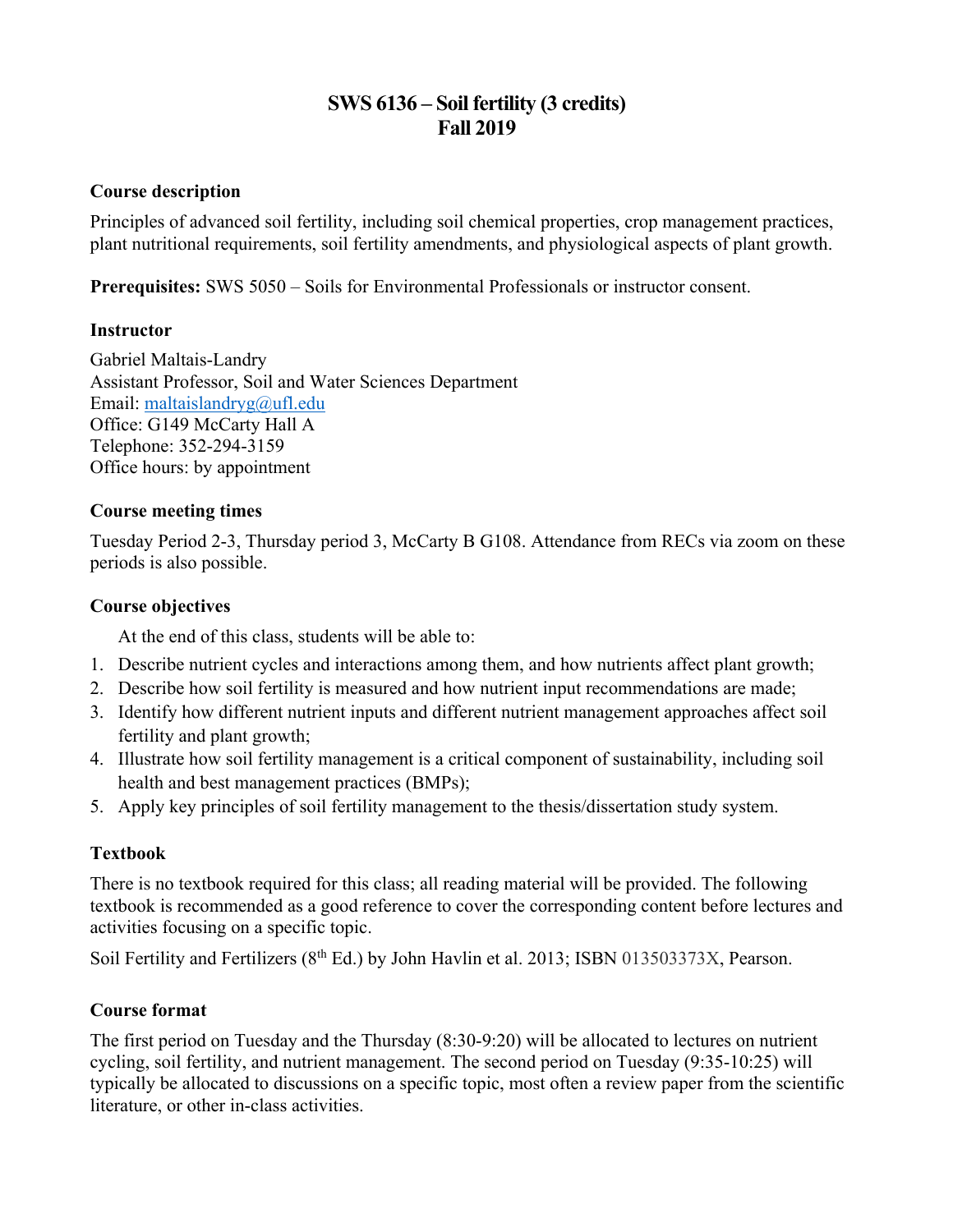*Discussions.* Seven papers will be posted on canvas at the beginning of the semester. Before the discussion period assigned to each paper, students will have to submit one post/question on the canvas discussion board *prior* to the in-person discussion. Following the in-person discussion, students will have to submit a 350 words (maximum) written summary of the discussion on canvas by the end of that week (except for the week of Thanksgiving when the summary is due the following Tuesday).

*Quantitative activities.* A full period will be used for students to get hands-on experience with different aspects of soil fertility (e.g., how to interpret a soil test). Students will have to turn in a brief report by the end of each period.

*Semester-long paper.* Students will write a paper focusing on soil fertility and nutrient management in their system of study. Within the first month of class, students will submit an outline of their paper to ensure they are on the right track. The final paper must be submitted before Thanksgiving break.

*Exams*. There will be one mid-term exam that will focus on the cycles and management of nitrogen, phosphorus and potassium. This exam will consist in a combination of multiple choices, short answers, and long answers. The final exam will cover materials from all the class and consist of a few essay questions.

## **Class attendance**

Students must attend lectures and in-class activities in person (required for on-campus student) or via zoom (for REC students). Prior notification of absences (e.g., field work, conference) is required.

## **Make-Up Policy**

Students need to request a permission to take a make-up exam before missing the exam, otherwise the student will be assigned the grade 0. The final exam will take place during the period allocated for finals, not in class (date and time TBA).

Late assignments will get a 20% deduction for each late day, up to 2 days. If the assignment is submitted on or after the  $3<sup>rd</sup>$  day of original submission, the student will be assigned the grade 0.

Please refer the official University policy for additional details: https://catalog.ufl.edu/ugrad/current/regulations/info/attendance.aspx.

## **Grading system**

Grade breakdown

| Mid-term exam (N, P, K cycles and management)            | 15%   |
|----------------------------------------------------------|-------|
| Cumulative final exam                                    | 20%   |
| Semester-long paper                                      | 20%   |
| Outline (due 9/20)                                       | $5\%$ |
| 2. Final paper (due $11/26$ )                            | 15%   |
| Discussions (7 during the semester)                      | 33%   |
| 1. Pre-discussion questions                              | $7\%$ |
| 2. Post-discussion summaries                             | 21%   |
| 3. Participation to discussions                          | $5\%$ |
| Quantitative in-class activities (4 during the semester) | 12%   |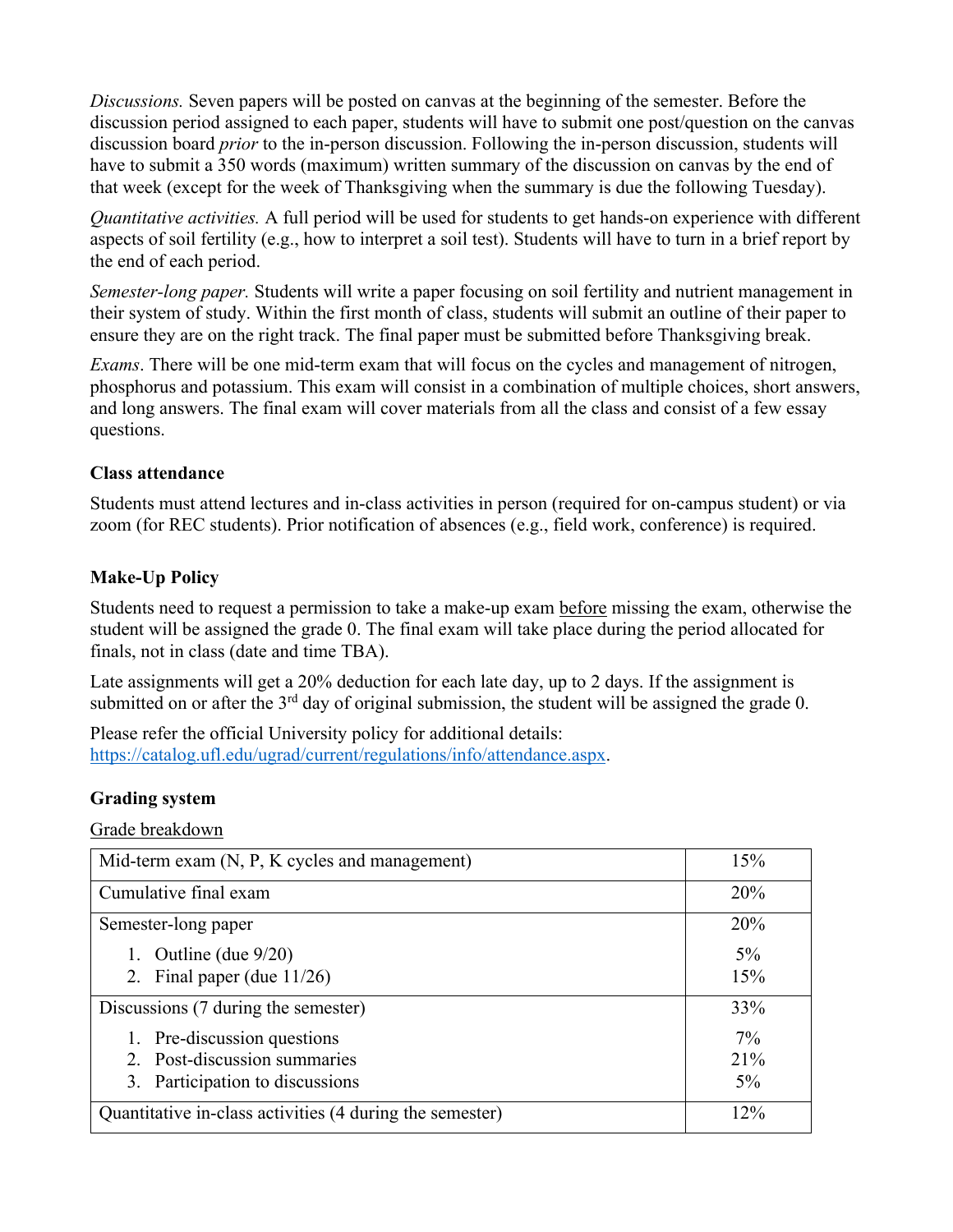#### Grade scale

| A     | $94 - 100$  |
|-------|-------------|
| $A -$ | $90 - 93.9$ |
| $B+$  | $86 - 89.9$ |
| B.    | $82 - 85.9$ |
| $B -$ | 78 - 81.9   |
| $C+$  | $75 - 77.9$ |
| C     | $72 - 74.9$ |
| C-    | 69 - 71.9   |
| $D+$  | $65 - 68.9$ |
| Ð     | $60 - 64.9$ |
| E     | $<$ 55      |

For information on current UF policies for assigning grade points, see: https://catalog.ufl.edu/ugrad/current/regulations/info/grades.aspx.

#### **Additional information**

#### Online Course Evaluation Process

Student assessment of instruction is an important part of efforts to improve teaching and learning. At the end of the semester, students are expected to provide feedback on the quality of instruction in this course using a standard set of university and college criteria. These evaluations are conducted online at https://evaluations.ufl.edu. Evaluations are typically open for students to complete during the last two or three weeks of the semester; students will be notified of the specific times when they are open. Summary results of these assessments are available to students at https://evaluations.ufl.edu/results.

There will be time allocated in class to complete online evaluations on the last day of class (Dec. 3).

## Academic Honesty

As a student at the University of Florida, you have committed yourself to uphold the Honor Code, which includes the following pledge: *We, the members of the University of Florida community, pledge to hold ourselves and our peers to the highest standards of honesty and integrity.* You are expected to exhibit behavior consistent with this commitment to the UF academic community, and on all work submitted for credit at the University of Florida, the following pledge is either required or implied: *"On my honor, I have neither given nor received unauthorized aid in doing this assignment*."

It is assumed that you will complete all work independently in each course unless the instructor provides explicit permission for you to collaborate on course tasks. **All assignments for this class are individual assignments.** Furthermore, as part of your obligation to uphold the Honor Code, you should report any condition that facilitates academic misconduct to appropriate personnel. It is your individual responsibility to know and comply with all university policies and procedures regarding academic integrity and the Student Honor Code. Violations of the Honor Code at the University of Florida will not be tolerated. Violations will be reported to the Dean of Students Office for consideration of disciplinary action. For more information regarding the Student Honor Code, please see: https://sccr.dso.ufl.edu/process/student-honor-code/.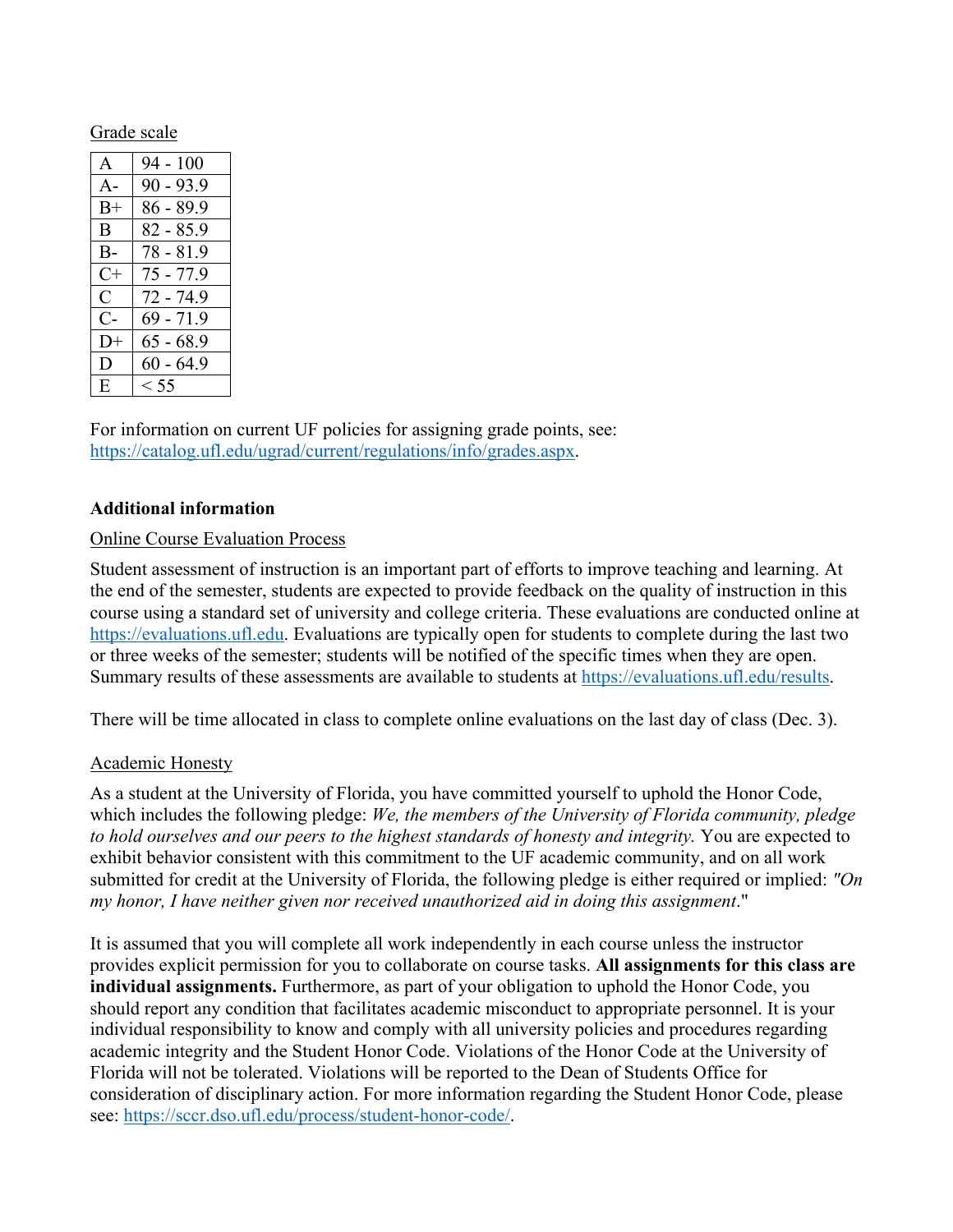## Software Use

All faculty, staff and students of the university are required and expected to obey the laws and legal agreements governing software use. Failure to do so can lead to monetary damages and/or criminal penalties for the individual violator. Because such violations are also against university policies and rules, disciplinary action will be taken as appropriate.

## Services for Students with Disabilities

The Disability Resource Center coordinates the needed accommodations of students with disabilities. This includes registering disabilities, recommending academic accommodations within the classroom, accessing special adaptive computer equipment, providing interpretation services and mediating faculty-student disability related issues. Students requesting classroom accommodation must first register with the Dean of Students Office. The Dean of Students Office will provide documentation to the student who must then provide this documentation to the Instructor when requesting accommodation: 0001 Reid Hall, 352-392-8565, www.dso.ufl.edu/drc/.

## Campus Helping Resources

Students experiencing crises or personal problems that interfere with their general well-being are encouraged to utilize the university's counseling resources. The Counseling & Wellness Center provides confidential counseling services at no cost for currently enrolled students. Resources are available on campus for students having personal problems or lacking clear career or academic goals, which interfere with their academic performance.

- *1. University Counseling & Wellness Center, 3190 Radio Road, 352-392-1575,*  **www.counseling.ufl.edu/cwc/**
	- Counseling Services
	- Groups and Workshops
	- Outreach and Consultation
	- Self-Help Library
	- Training Programs
	- Community Provider Database
- *2.* U Matter We Care, **www.umatter.ufl.edu/**
- *3. Career Resource Center,* First Floor JWRU, 392-1601, **www.crc.ufl.edu/**

## Student complaints

For a residential course, students who want to file an official complaint can do so through this link: https://www.dso.ufl.edu/documents/UF\_Complaints\_policy.pdf